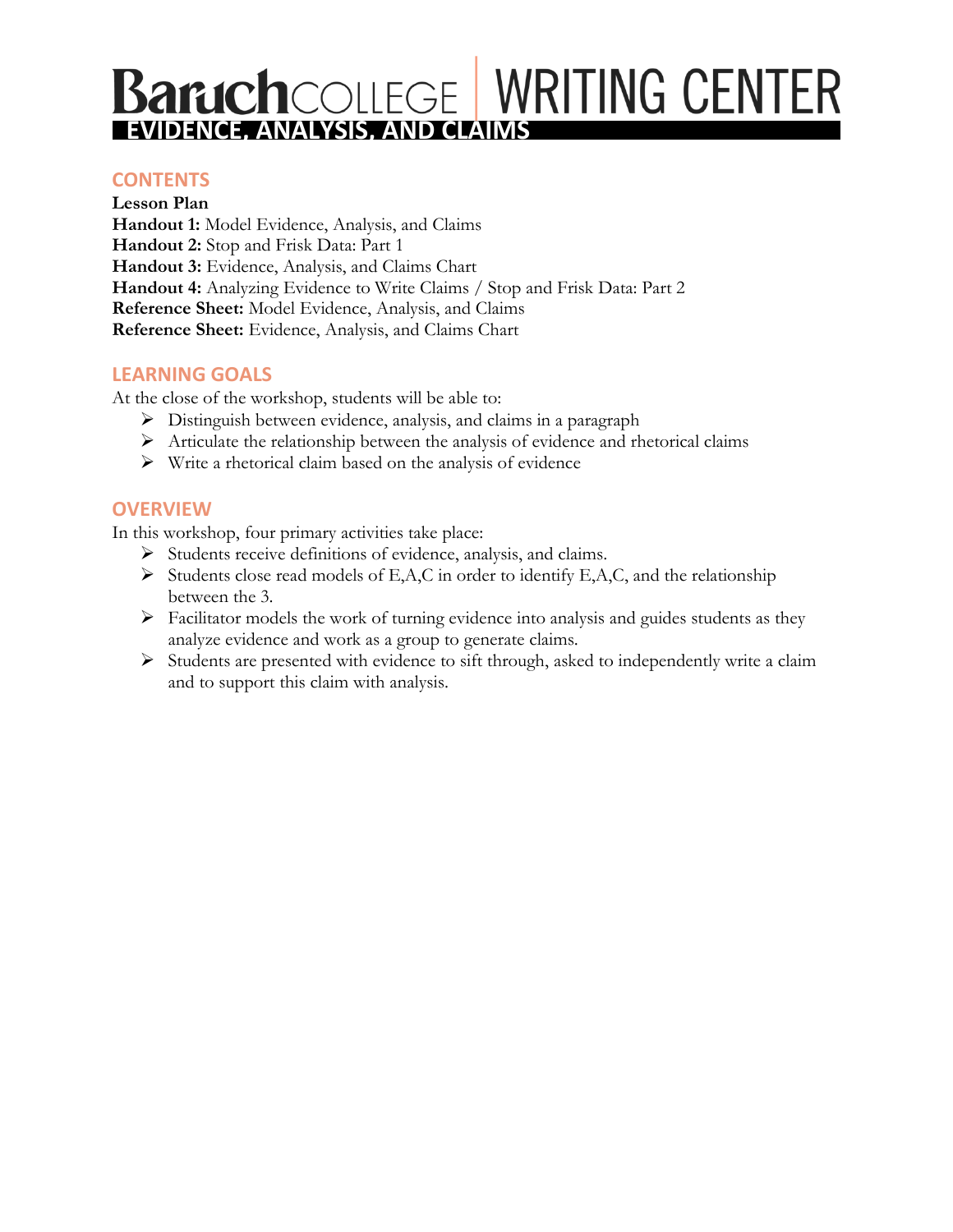## **LESSON PLAN**

#### **Introduction**

Begin by asking students where they have encountered the terms 'evidence,' 'analysis,' and 'claims' in their coursework. When have they used these things in their writing?

Introduce these three things as the building blocks of argumentative writing. Frame this workshop as an occasion to distinguish between evidence, analysis and claims, and to better understand the relationship between the analysis of evidence and rhetorical claims.

#### **Part One: Defining Evidence, Analysis, and Claims**

- 1. **Use the whiteboard to reproduce the definitions below.** Define and ensure students' understanding of each term.
	- ➢ **Evidence** is the raw data that a writer analyzes in order to draw a conclusion.
		- Evidence can be quantitative (such as measurements, calculations or statistics),
		- Or qualitative (such as passages of text, images, and descriptions of direct observation of, for example, human behavior).
	- ➢ **Analysis** is the interpretation of evidence.
		- Analysis traces patterns in evidence and asks how/why questions about these patterns,
		- draws relationships (like cause and effect),
		- explains a writer's findings, and
		- specifies what the writer thinks is important or significant about her evidence.
		- Analysis also demonstrates that the writer can apply the methodology of a given discipline.
	- ➢ A **claim** is a debatable idea, conclusion, or point of view supported by the analysis of evidence.
		- Claims can persuade, argue, assert, or even subtly suggest something to a reader.
		- Claims structure writing in a variety of genres, and at different levels of scale: in abstracts, executive summaries, and conclusions, and in the form of thesis statements and most topic sentences.

#### **Part Two: Identifying and Understanding the Relationship Between Evidence, Analysis, and Claims in Writing**

- 1. **Explain that** because claims are built from analysis, and analysis is built from evidence, it's important to understand the relationship between these parts of argumentative writing.
- 2. **Distribute Handout 1, "Model Evidence, Analysis, and Claims."**

# **Baruch**COLLEGE | WRITING CENTER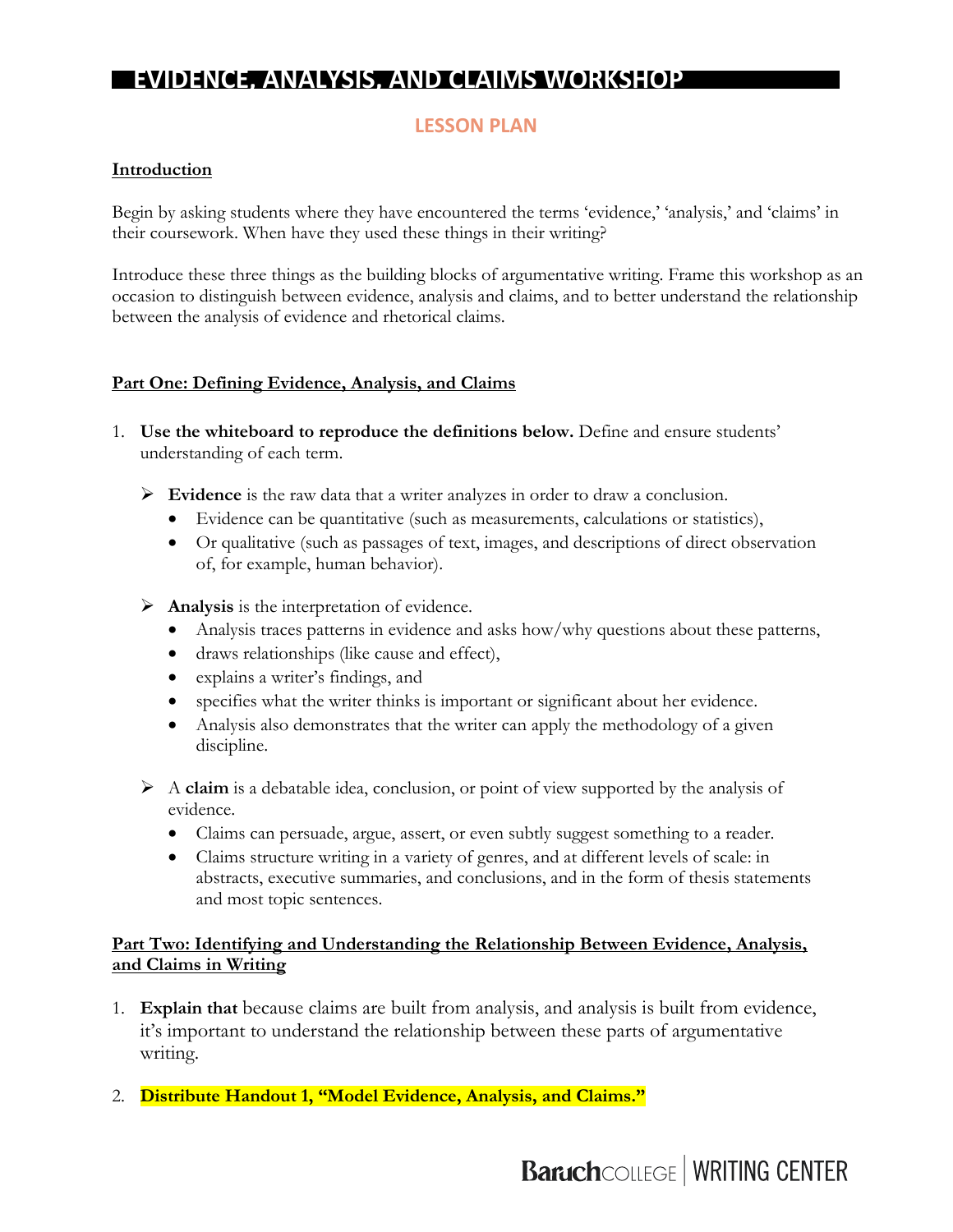For each text, ask a different student to read aloud before prompting the group to identify the E,A,C. (See **Reference Sheet**: Model Evidence, Analysis, and Claims.)

- $\triangleright$  Pause periodically to ask students how they identified the E,A,C in each text, and to **observe, as a group, the interconnected relationship between the three.**
- ➢ Thereby elicit the following close reading of each text:

Model Text 1:

- The writers present **evidence** on the rates at which athletes experience concussions.
- They begin **to analyze the** evidence (in the form of percentages) to notice patterns: the relationship between % of people who suffer concussions, the helmets they wear, and how soon they can return to the game.
- This **analysis** leads the writers to make a **claim about** the effects of the Revolution Helmet.

Model Text 2:

- The writer analyzes textual **evidence** (Fitzgerald's repeated use of the word 'time,' and symbols of time,) to make a **claim** about the significance of this theme for the characters of the novel.
- The introductory claim helps to define the ultimate purpose of the writer's **analysis** (to illustrate the importance of this theme to the novel) and helps him to determine what's most appropriate to use as evidence (any reference to 'time.')
- His claim synthesizes his analysis into a logical conclusion.
- 3. **Ask students to imagine what steps these writers had to take to analyze their evidence.** Sample responses:
	- ➢ They had to decide what evidence would be important to include, how to explain the importance of this evidence to the reader, and what claim this analysis of evidence would lead to.
	- $\triangleright$  Depending on their writing process, they may have either
		- **Started with a claim and then looked for evidence to support it** (by trying to prove that a new helmet was effective, for example).
		- **Started with evidence and then looked for patterns to analyze**, before building toward a claim. For example, the second writer probably read *The Great Gatsby* without an argument in mind. He would have had to notice how many time markers Fitzgerald uses before he knew where analysis would lead him.
	- ➢ Explain to students that, if they ever have writer's block, they might start by *describing their evidence.* In doing so, they will start to notice patterns or significant details that help develop a stronger analysis.
	- ➢ Also **point out how the order of operations (EAC vs CEA) can go both ways**, and take a moment to observe how the types of evidence that a writer analyzes will change, depending on the discipline within which they are writing.
	- $\triangleright$  In their own writing, they can move been E, A, C within paragraphs, within papers, and within the processes of writing and research.

#### **Part Three: Analyzing Evidence to Make Claims**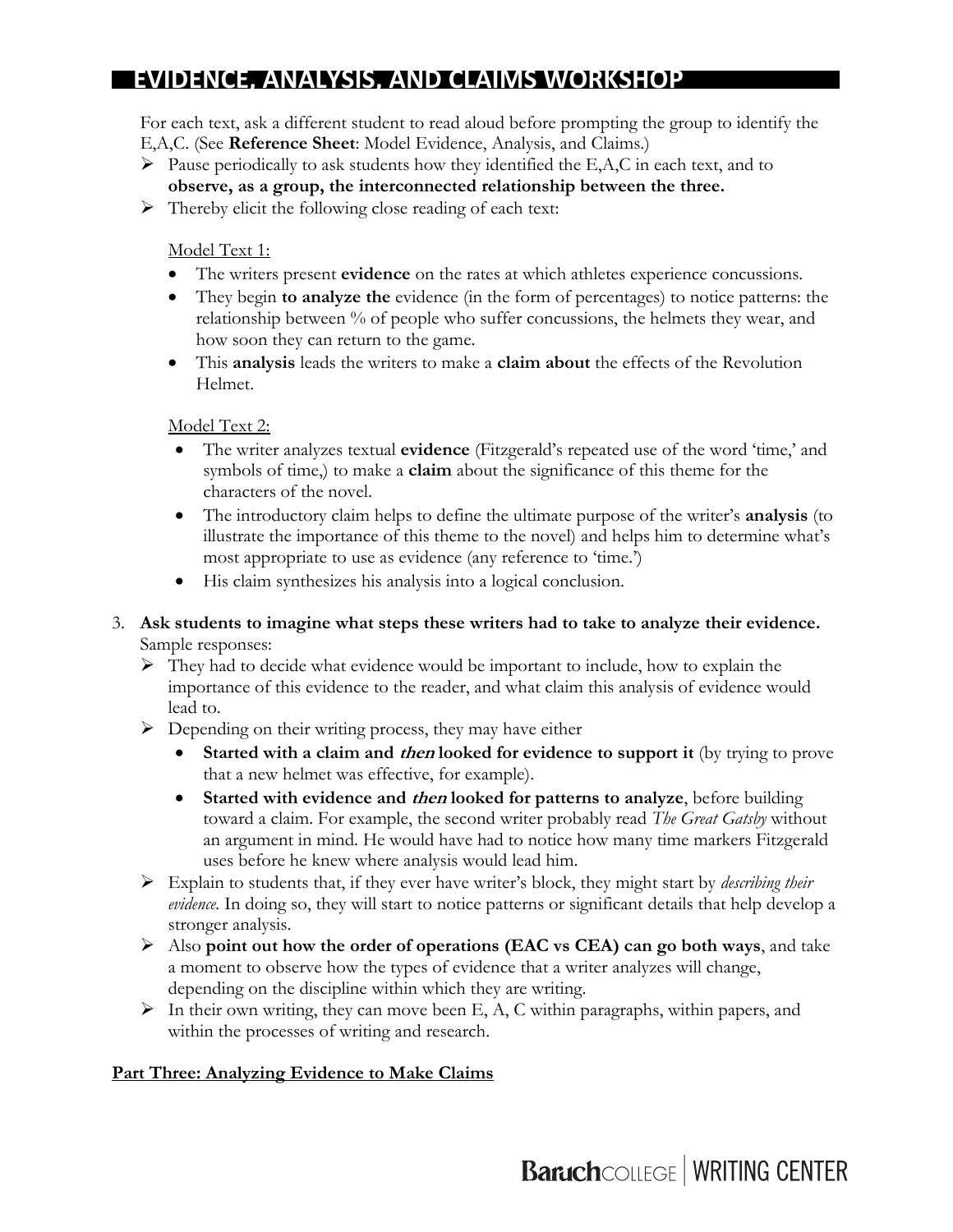- 1. **Distribute Handout 2: "Stop and Frisk Data: Part 1," explaining to students that they are about to examine some raw data on Stop and Frisk stops in NYC.**
	- ➢ Explain that *Stop and Frisk* is a policy that **allows police to stop "an individual…based on reasonable suspicion of criminal activity" and frisk "when the officer believes the individual poses an immediate threat to the officer or people in the immediate area"**—and that the policy is a highly debated one. 1
	- ➢ Let students know that analysis of this data—and wide-scale protests, activism, and lawsuits—has led to a dramatic decrease in the "official" implementation of this policy in the city since 2016. But these stops still happen.
	- ➢ Have students imagine that they're being asked to use the data to judge the efficacy, ethics, and effects of this policy.
- 2. **Distribute Handout 3: "Evidence, Analysis, and Claims Chart**.**"** Inform students that Handout 3 will serve as a place to record the group's findings as they sift through this data. (See **Reference Sheet**: Evidence, Analysis, and Claims Chart.)
- 3. **Starting with Figure 1, ask students how they would summarize this data.** As students provide answers, record findings on board.
	- ➢ How would they summarize the data in Figure 2?
	- ➢ Work toward achieving a comprehensive list in the 'Evidence' column on Handout 3.

#### 4. **Now return to Figure 1**.

- $\triangleright$  Ask students what they find intriguing/noticeable about the data in Figure 1?
- ➢ Figure 2?

 $\overline{a}$ 

- ➢ What happens when they examine these graphs together?
- ➢ Record responses, modeling for students the work of interpreting and turning evidence into analysis.
- 5. **Now ask: given our preliminary analysis of this data, what claims can we begin to make about Stop and Frisk?** Record responses.
- 6. **Highlight that the claims are more persuasive if they specifically reference supporting evidence.** Without this data, many might already have believed, for example, that "the Stop and Frisk program is discriminatory," or that "random stops don't make the city any safer." But when civil liberties groups petitioned the city to abandon or reform this program, they had to support these claims with evidence to persuade officials to make the change. It's not just academic writers who analyze evidence: this is a core part of all arguments. Tell that that next, they'll have a chance to practice drafting paragraphs that bring all of the information together persuasively.

#### **Part Four: Writing Rhetorical Claims and Analysis based on Evidence**

1. **Distribute Handout 4: "Analyzing Evidence to Write Claims."** Explain that the printed graphic comes from a larger map that tracked the relationship between the places the NYPD stopped and frisked suspects and the places they actually found guns.

<sup>1</sup> "NYPD's Stop and Frisk Practice: Unfair and Unjust." *Center for Constitutional Rights.* n.p., n.d. 28 Oct. 2013.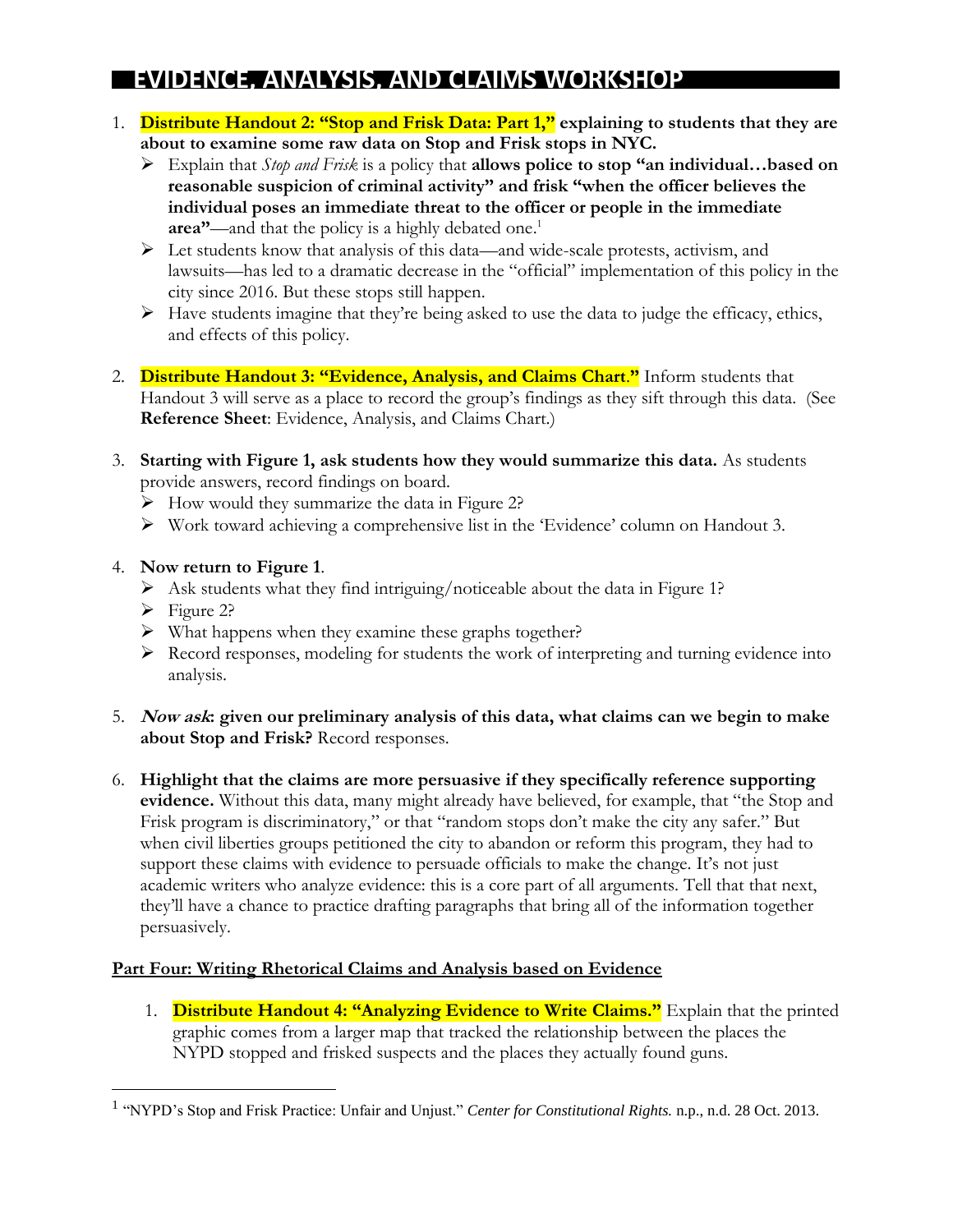- a. Green dots indicate found guns (this map is zoomed out, so the dots represent places *many* guns were found)
- b. The pink "heat map" indicates concentrated areas of stops (the brighter the pink, the more stops).
- c. Emphasize that, while they have already been analyzing data on the program, they haven't yet considered one of its primary justifications. The NYPD defended the program on the grounds that it was meant to get guns off of NYC's streets.
- 2. **Ask students to write a paragraph** in which they analyze this evidence to make a new claim. If students need help, possible responses include:
	- a. They might interpret the lack of relationship between stops and recovered guns, noticing that there is no overlap.
	- b. Some students might argue that stops could be serving as an effective deterrent against carrying guns in highly-policed areas.
	- c. Strong claims will draw not just on this new evidence, but on the analysis from the earlier charts as well.

#### *Sample student paragraph:*

"NYPD's Stop and Frisk policy is clearly ineffective when it comes to combating crime. The policy's goal is to eliminate gun violence through stops and frisks. However, recent data clearly shows that stop rate is not correlated with gun recovery rate. Additionally, areas with frequent stops are more heavily populated with Black and Latinx residents; yet these are not the areas where gun recovery rates are highest. The data clearly shows that Stop and Frisk is not only an ineffective policy, but also, a racially discriminatory practice."

- 3. **This conversation could potentially become tense** if there are students in the class defending the policy (especially students from backgrounds or areas less heavily policed). If necessary, step in and let the class know that this evidence was collected before the city itself came to relative agreement in condemning it. The following information could be useful in this conversation:
	- a. A 2016 study at Columbia University found the program to have no positive effects on crime reduction.
	- b. It was the subject of a number of successful racial profiling complaints and lawsuits.
	- c. Stops dramatically reduced in 2013 (by more than 60%) when a legal mandate began to require officers to *justify* the stops. 685K stops happened in 2011 (the year this data was recorded); by 2015, the annual number declined to 22K. Crime went down even as these stops decreased.
	- d. Reform of this program was a key issue in the 2013 mayoral election, where a majority of New Yorkers supported its repeal.

#### 4. **Peer review**.

- $\triangleright$  In pairs, have students read each other's paragraphs, and discuss how effectively their analysis of evidence supports their claims.
- ➢ Answer any remaining questions, as time permits. Wrap up.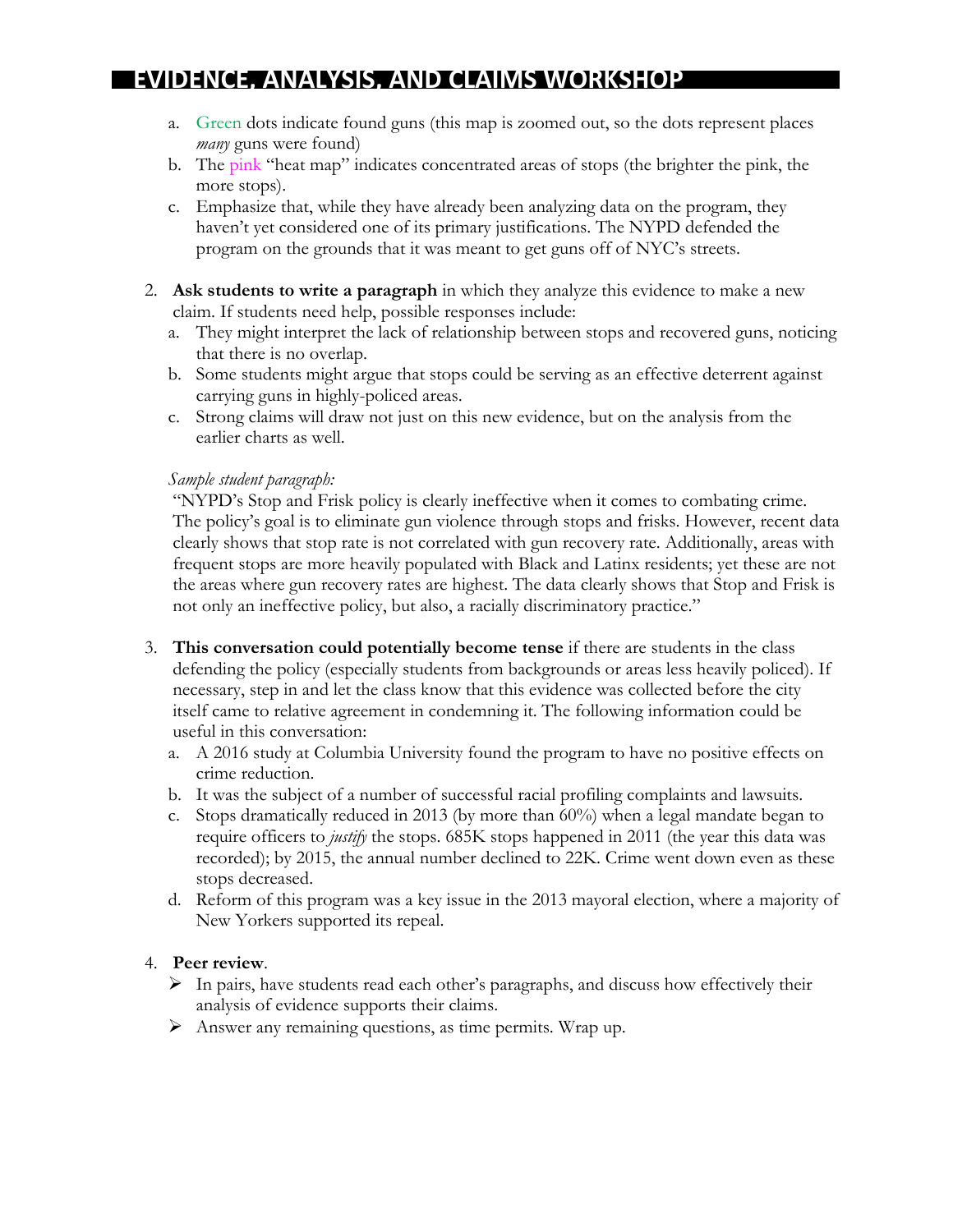## **EVIDENCE, ANALYSIS, AND CLAIMS**

#### **MODEL EVIDENCE, ANALYSIS, AND CLAIMS**

- 1. Only 5.3% of athletes wearing the newer helmet suffered a concussion compared to 7.3% of athletes wearing the older models . . . Overall, high school players wearing Riddel's Revolution were 31% less likely to be diagnosed with a concussion. Table (1) shows that out of athletes sustaining their first concussion, those wearing the Revolution were able to return to game sooner than those who were wearing standard head gear. The Revolution Helmet protects the player better than standard helmets.<sup>1</sup>
- 2. In *The Great Gatsby*, Fitzgerald uses both repetition and symbolism to draw readers' attention to the theme of time—and in particular, the past, for which his main characters yearn. The novel begins "In my younger and more vulnerable years…" and ends "borne back ceaselessly into the past." Fitzgerald goes on to use some 450 time-words, including 87 appearances of the actual word 'time.' The Buchanan lawn is described as "jumping over sundials"; Gatsby knocks over a clock during his reunion with Daisy; and Klipspringer plays "In the meantime, In between time—." The clock, sundial and frequent use of 'time' all reinforce for the reader the importance of the theme of time and the inevitability of time passing. Fitzgerald seems to want to remind the reader that time will always get in the way of Gatsby and his dreams, and his desire to return to the past—there's no turning back the clock. 2

 $\overline{a}$ 

<sup>1</sup> *Text adapted from* Wolfe, Olson, and Wilder, "Knowing What We Know about Writing in the Disciplines: A New Approach to Teaching for Transfer in FYC," *WAC Journal* 25 (2014): 50.

<sup>2</sup> *Text adapted from* Bruccoli, Matthew J. Introduction. *The Great Gatsby.* By F. Scott Fitzgerald. 1925. 1st Scribner Paperback Fiction Edition. New York: Simon and Schuster, 1995. xiv-xv. Print.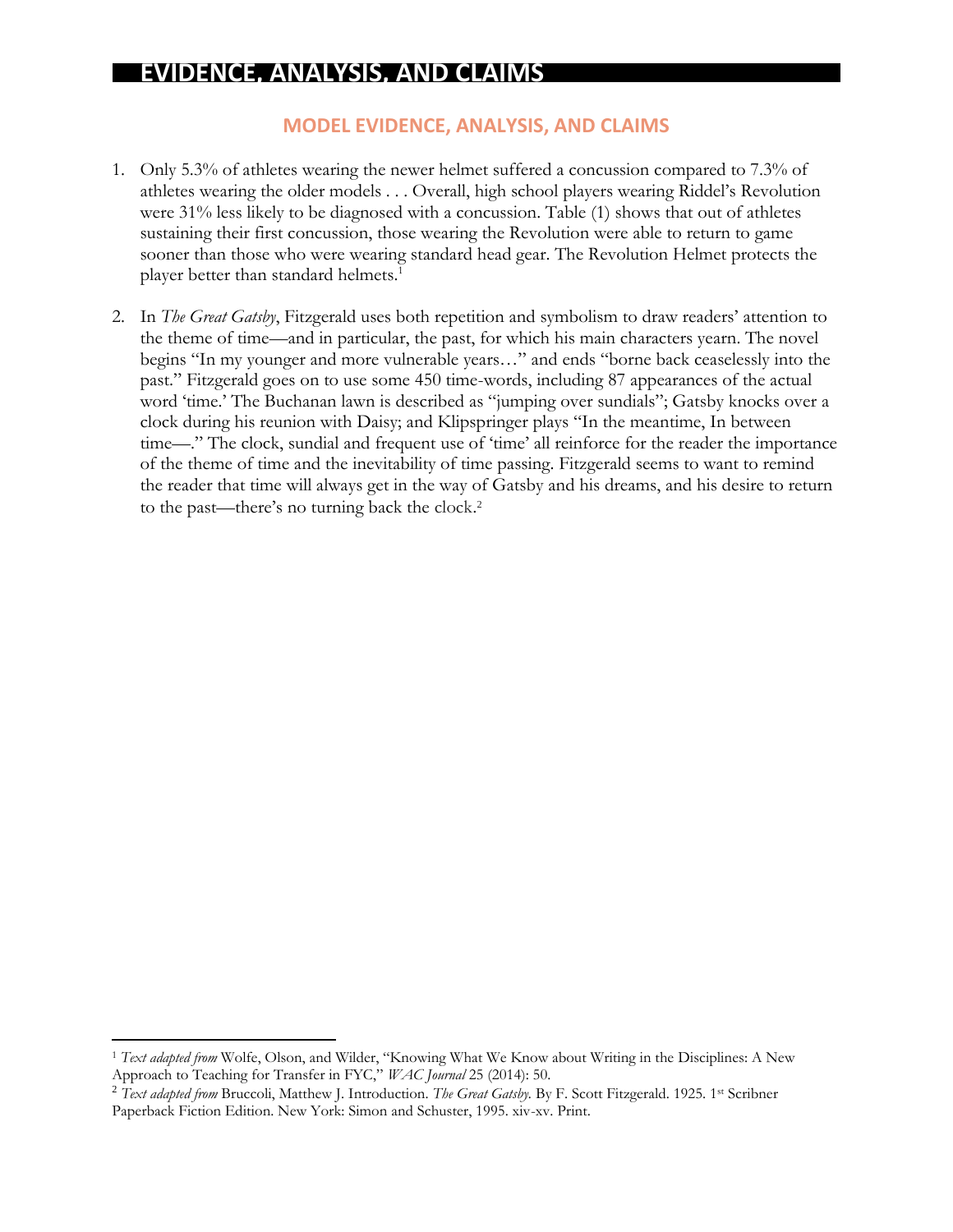## **STOP AND FRISK DATA: PART 1<sup>1</sup>**



Figure 1: NYPD Number of Stops vs. Frisks vs. Arrests per year, 2005-2008

\_\_\_\_\_\_\_\_\_\_\_\_\_\_\_\_\_

<sup>1</sup>Figures 1 and 2 excerpted from "NYPD's Stop and Frisk Practice: Unfair and Unjust." *Center for Constitutional Rights.*  n.p., n.d. Web. 28 Oct. 2013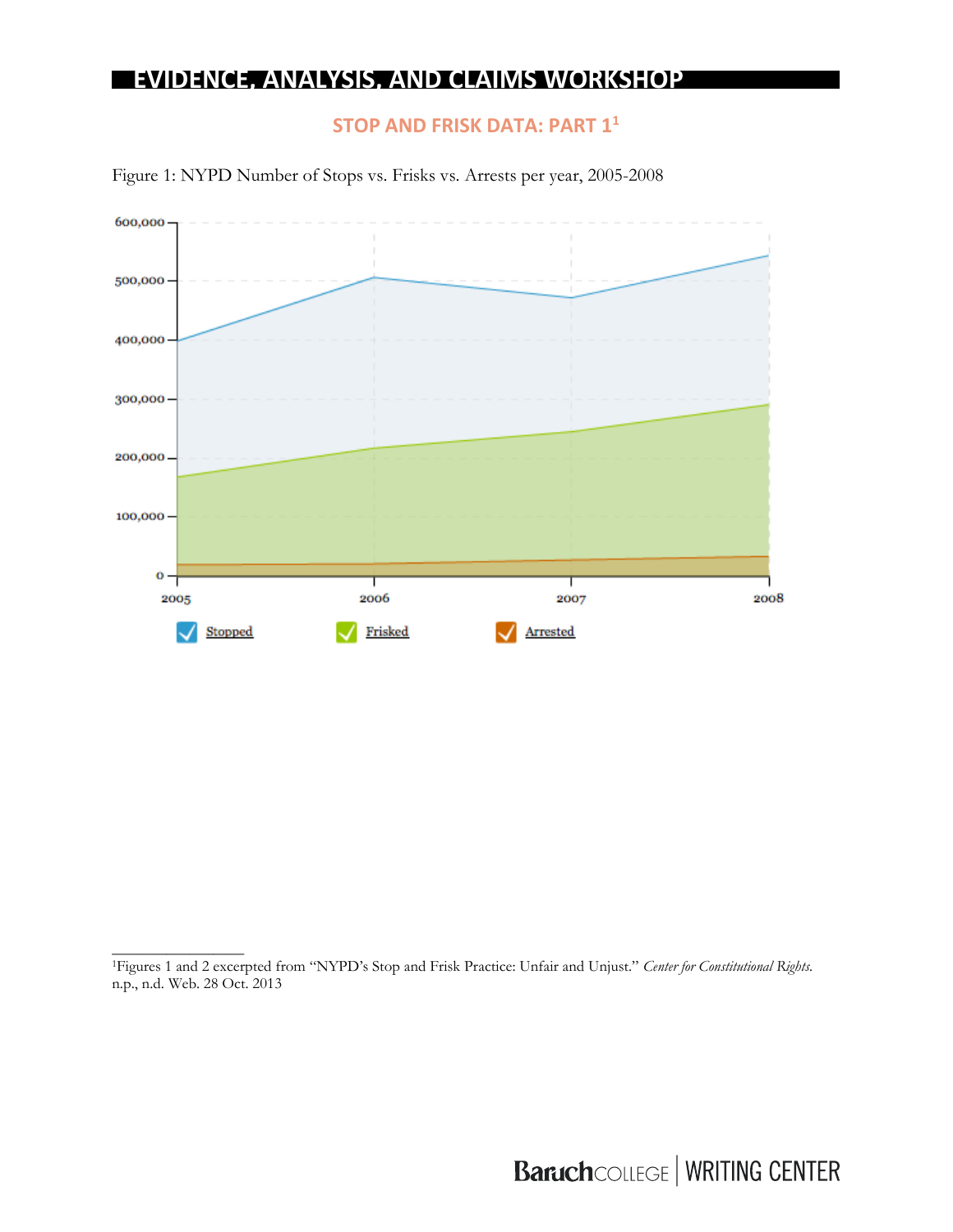

Figure 2: Cumulative Stops Made by the NYPD, 2005-2008

- ➢ In 2006, 4% of stops of white New Yorkers, 5% of stops of Latinx New Yorkers, and 4% of stops of Black New Yorkers resulted in arrests.
- ➢ As of 2006, New York City's population was 44% white, 28% Latinx, and 25% Black.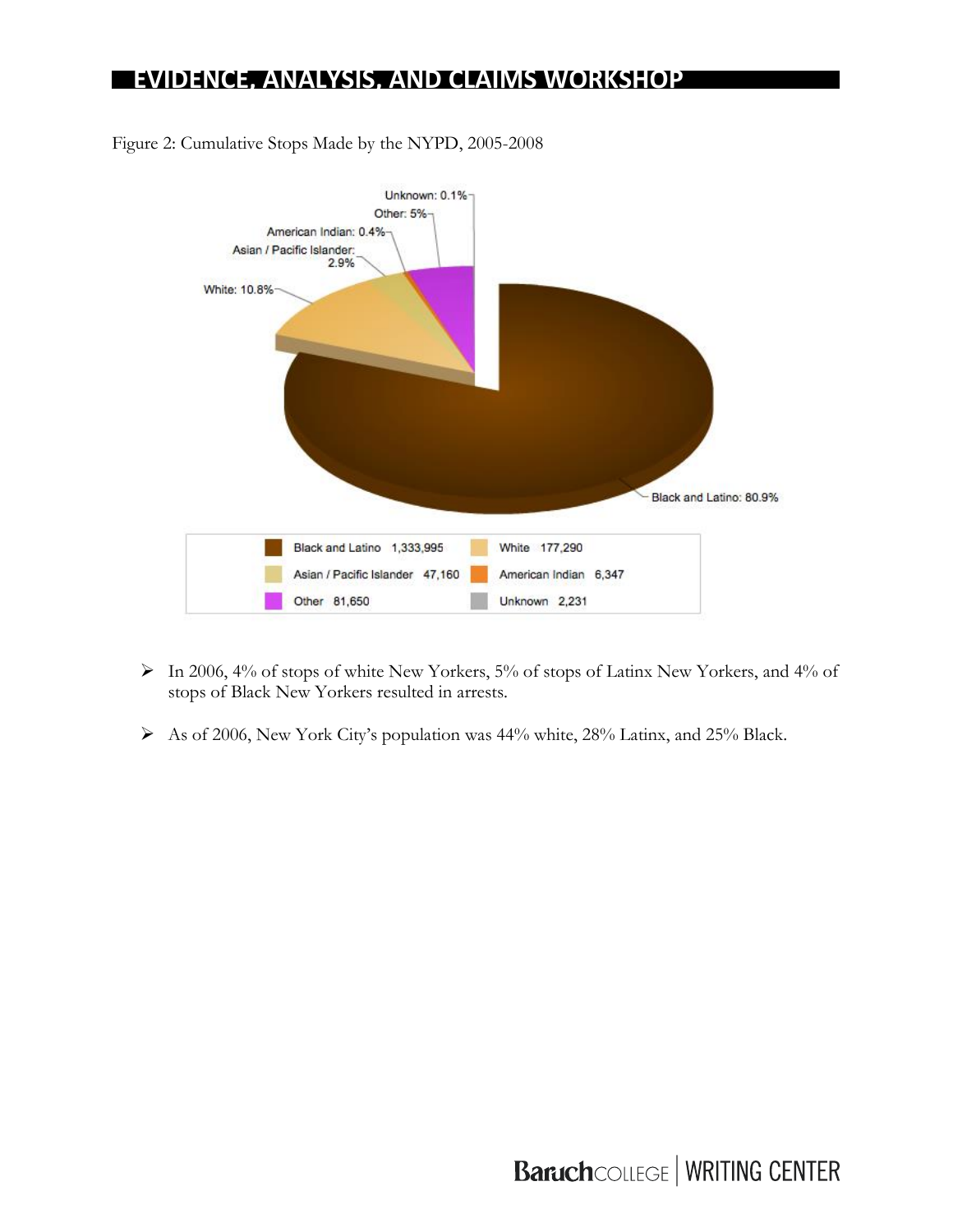|          | Evidence | Analysis | Claim |
|----------|----------|----------|-------|
|          |          |          |       |
| Figure 1 |          |          |       |
| Figure 2 |          |          |       |

### **EVIDENCE, ANALYSIS, AND CLAIMS CHART**

Please use the following space for additional notes and writing.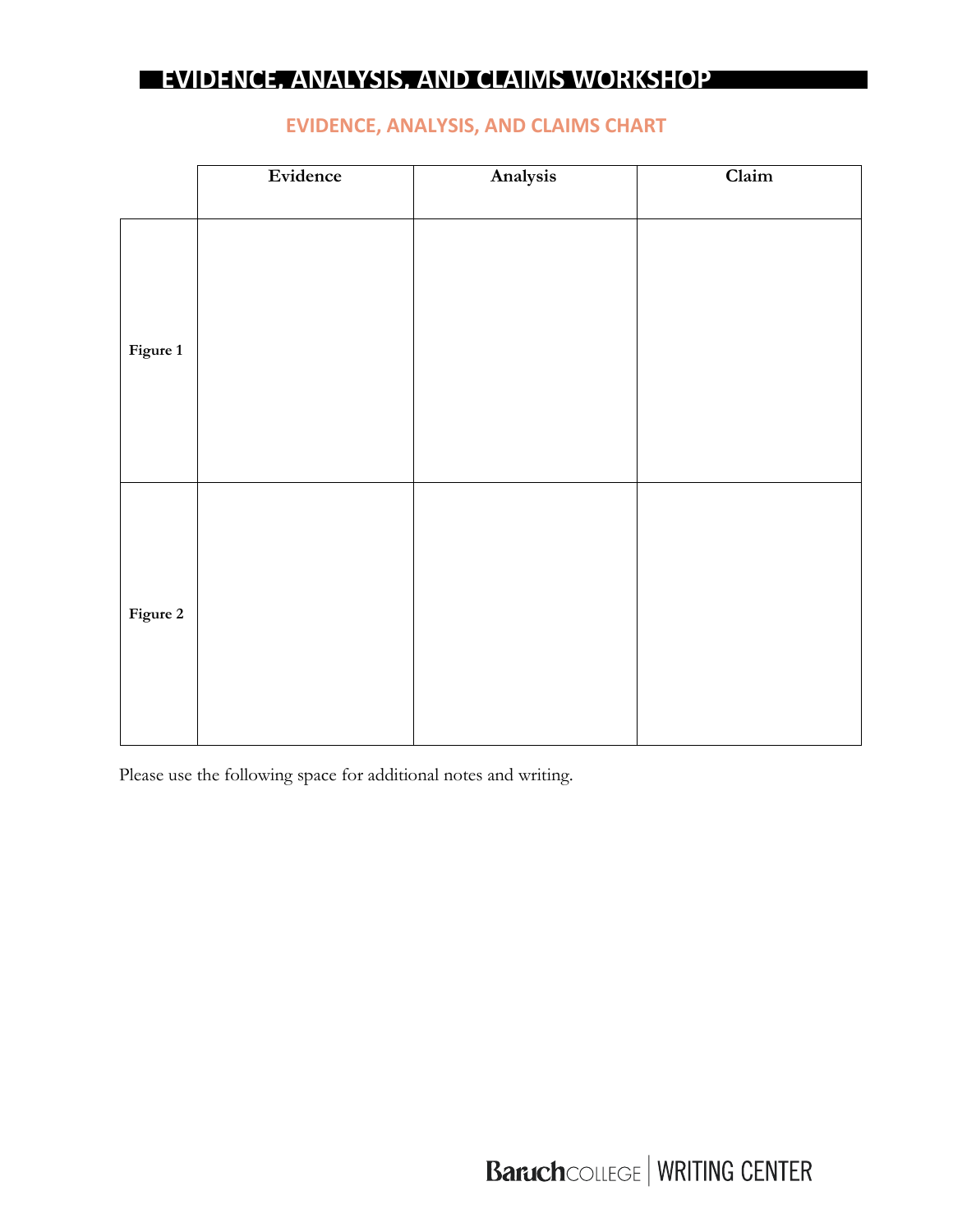## **ANALYZING EVIDENCE TO WRITE CLAIMS STOP AND FRISK DATA: PART 2<sup>1</sup>**

Under the Stop and Frisk program, police are supposed to stop suspects "only when an officer reasonably suspects the person has a weapon." In the map below, WNYC compiles two data sets designed to help **measure whether the program got guns off the street.** This map compares the location of the 770 guns recovered by the NYPD in 2011 to the locations of the 685K stops made the same year.

- ➢ **Green** dots indicate where the NYPD recovered guns (the larger the green dot, the more guns).
- ➢ **Pink/red** sections indicate where Stop and Frisks happened (the brighter the red, the more stops).



<sup>1</sup>Figure excerpted from WNYC's Stop & Frisk: Guns interactive map, <https://project.wnyc.org/stop-frisk-guns/> (map focused on Mott Haven / South Bronx / William McKinley Houses)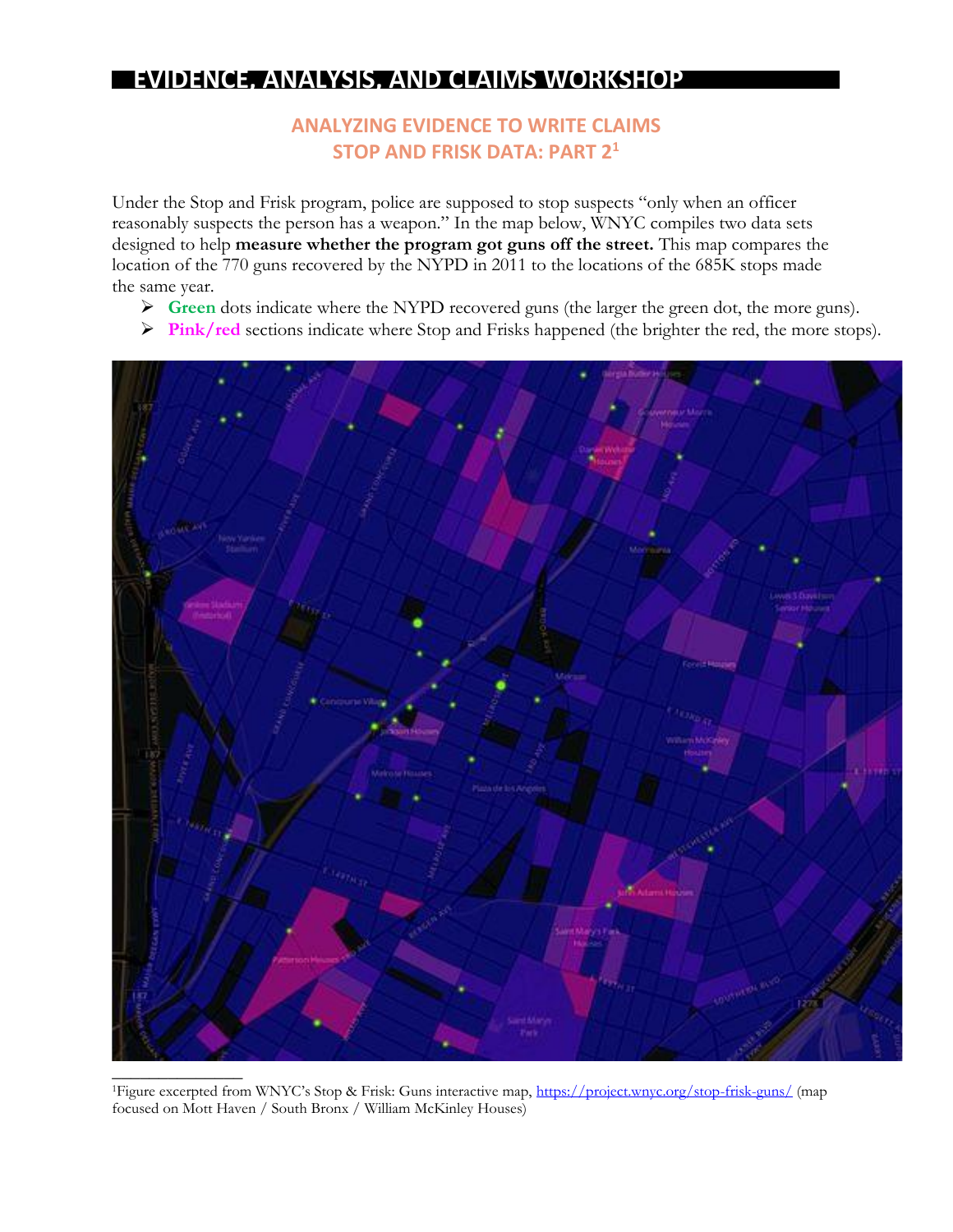I

### **ANALYZING EVIDENCE TO WRITE CLAIMS (CONT.)**

After considering this new piece of evidence, please use the following space to write your own paragraph that uses evidence to make a strong claim about NYPD's Stop and Frisk policy.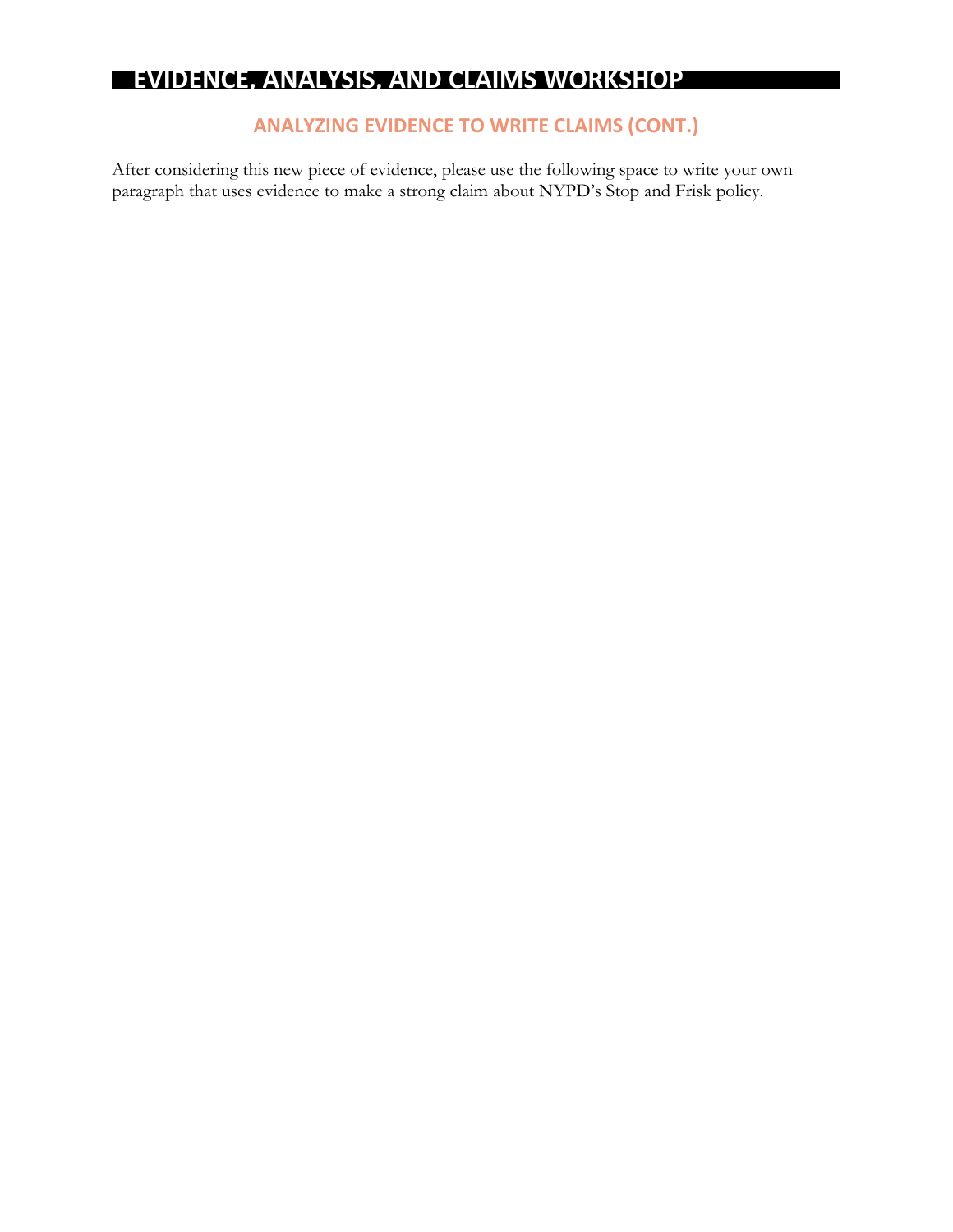**MODEL EVIDENCE, ANALYSIS, AND CLAIMS REFERENCE SHEET**



 $\overline{a}$ 

- 1. Only 5.3% of athletes wearing the newer helmet suffered a concussion compared to 7.3% of athletes wearing the older models . . Overall, high school players wearing Riddel's Revolution were 31% less likely to be diagnosed with a concussion. Table (1) shows that out of athletes sustaining their first concussion, those wearing the Revolution were able to return to game sooner than those who were wearing standard head gear. The Revolution Helmet protects the player better than standard helmets.<sup>1</sup>
- 2. In *The Great Gatsby*, Fitzgerald uses both repetition and symbolism to draw readers' attention to the theme of time—and in particular, the past, for which his main characters yearn. The novel begins "In my younger and more vulnerable years..." and ends "borne back ceaselessly into the past." Fitzgerald goes on to use some 450 time-words, including 87 appearances of the actual word 'time.' The Buchanan lawn is described as "jumping over sundials"; Gatsby knocks over a clock during his reunion with Daisy; and Klipspringer plays "In the meantime, In between time—." The clock, sundial and frequent use of 'time' all reinforce for the reader the importance of the theme of time and the inevitability of time passing. Fitzgerald seems to want to remind the reader that time will always get in the way of Gatsby and his dreams, and his desire to return to the past—there's no turning back the clock.<sup>2</sup>

<sup>1</sup> *Text adapted from* Wolfe, Olson, and Wilder, "Knowing What We Know about Writing in the Disciplines: A New Approach to Teaching for Transfer in FYC," *WAC Journal* 25 (2014): 50.

<sup>2</sup> *Text adapted from* Bruccoli, Matthew J. Introduction. *The Great Gatsby.* By F. Scott Fitzgerald. 1925. 1st Scribner Paperback Fiction Edition. New York: Simon and Schuster, 1995. xiv-xv. Print.